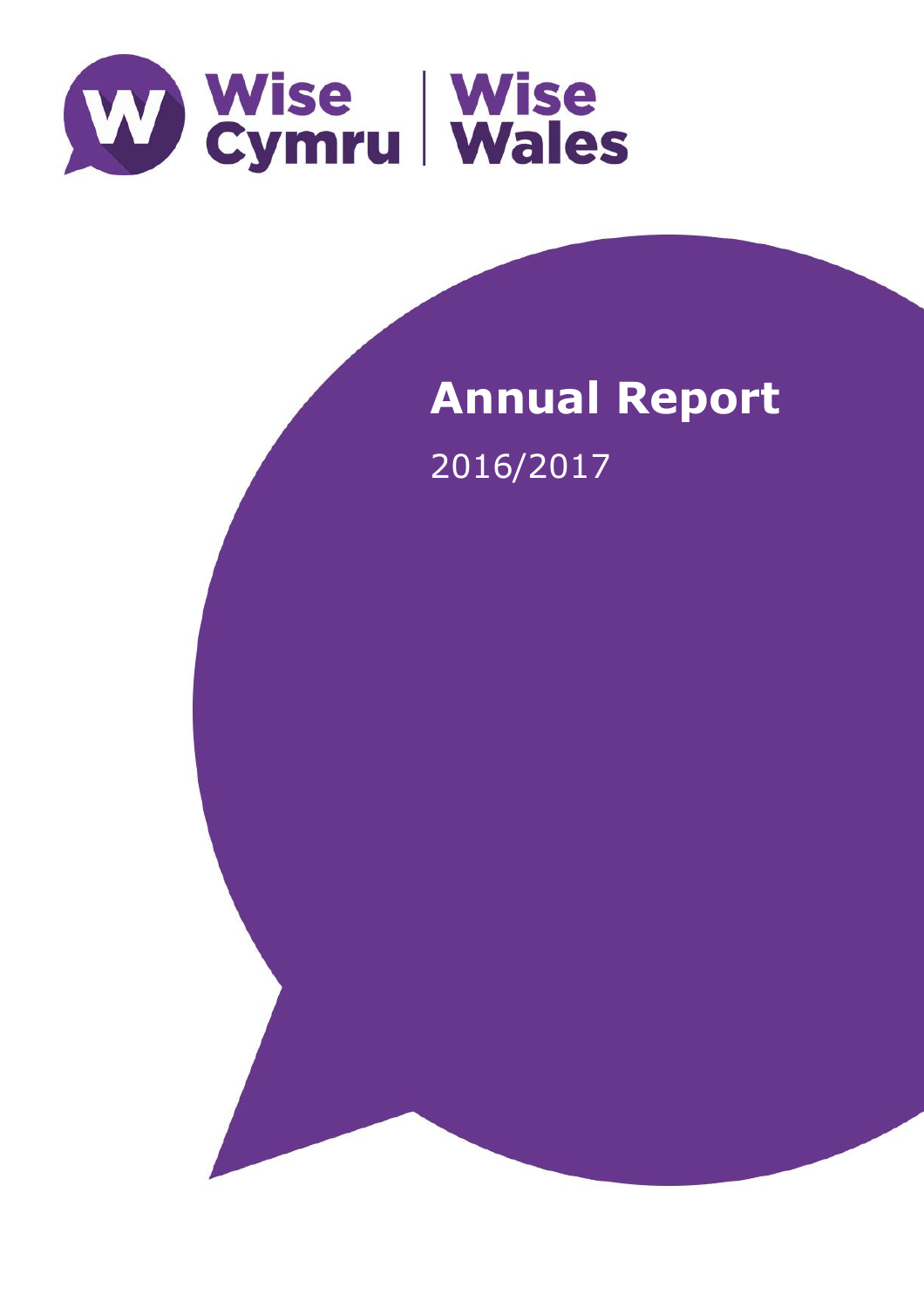

# **Background to Wise Wales**

Wise Wales is a cross-sector collaboration of Welsh education sector organisations working to:

#### **"***Achieve meaningful partnership between educators, students' unions and students across Wales".*

#### **Higher education**

In June 2014 the higher education sector in Wales launched the jointly developed statement of 'Partnership for Higher Education in Wales', at the first Partnership for Wales Conference. This statement aimed to explain three main points: the partnership between students, universities and students' unions; how it looks in practice; and what can be done to promote partnership working across Wales. The release of this statement meant that Wales became the first UK nation to agree on a cross-sector commitment to partnership.

The aim of Wise Wales is to act as an advisory body offering opportunities and resources for institutions to develop and enhance their own partnership practices. It is there to support institutions, students and students' unions, to move beyond simply student engagement towards partnership and then support their continuous development. The project recognises that the look and feel of partnership working will be unique to every university, and that partnership does not have an end point but is a continuously progressing practice. The project provides a unique umbrella overview of partnership within Wales and beyond and uses this oversight to better support each institution.

#### **The principles the work is based upon are:**

- **Partnership:** Wise Wales should progress from talking about student engagement to partnership
- **Collaboration:** working together and sharing good practice, between both students' unions and institutions, is key to creating a partnership approach.
- **Knowledge, skills and capacity**: Enhancing this throughout institutions and students' unions.
- **Communication**: Promoting Wise Wales activities and impacts to the Government, public and wider sector.
- **Sustainability**: Working within a framework that can be maintained within the limitations of funding.

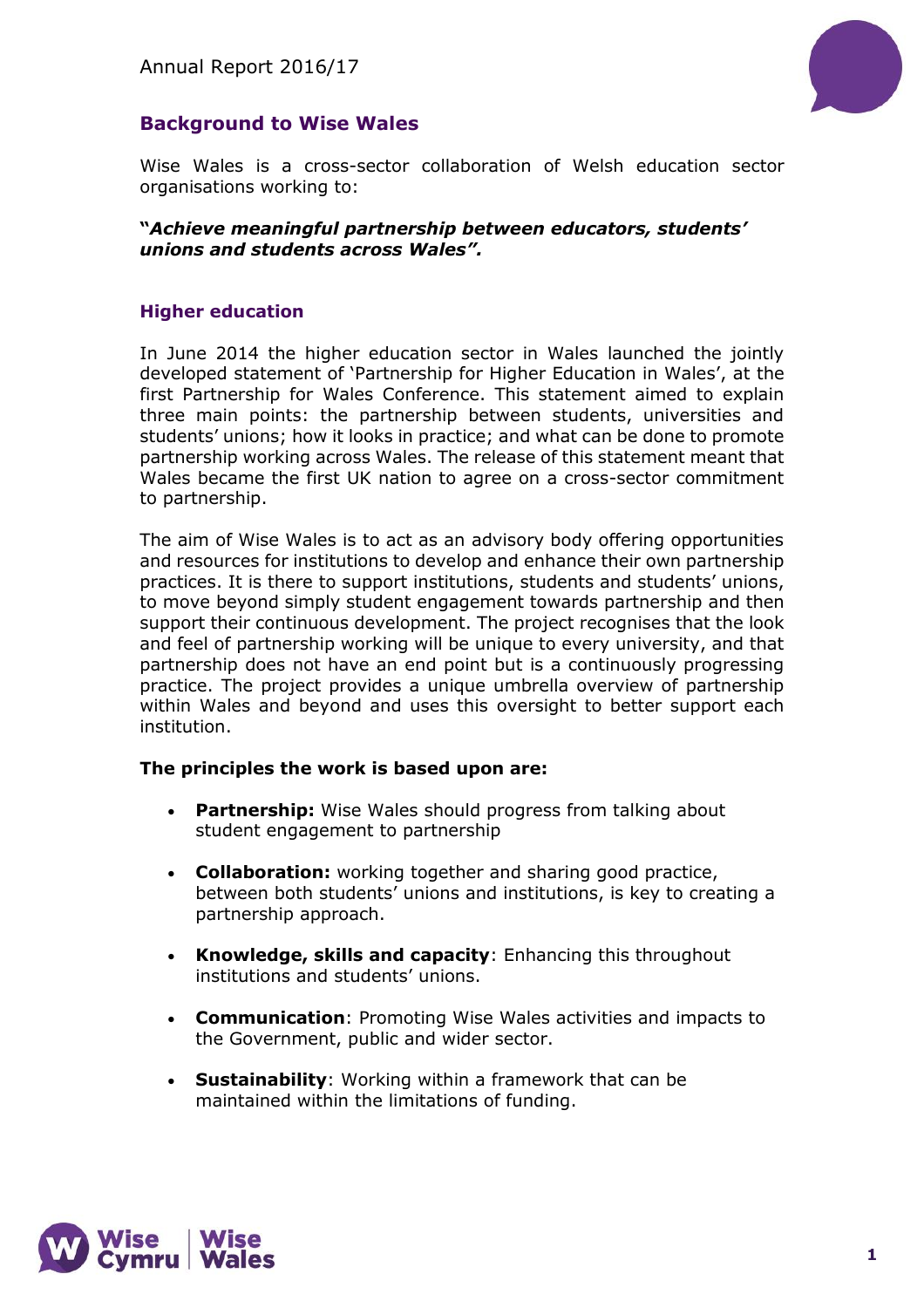

In 2016/17 Wise Wales' HE activity was funded through contributions from HEFCW and the nine higher education institutions in Wales. QAA and Y Coleg Cymraeg Cenedlaethol are also partners in this work.

#### **Further education**

The Welsh Government also funded Wise Wales in 2016/2017 to carry out a specific project in engaging further education students and institutions to develop learner voice structures. This project is partnered with Estyn and Colleges Wales.

A separate Interim Report solely focused on Wise Wales' further education work was produced in March 2017.

#### **What do we mean by partnership?**

When we talk about a culture of partnership, we're referring to the practice of students having a joint say with their educational institution on the quality of the education provided. Partnership is about respecting and valuing the strengths of each collaborating party, agreeing upon mutual priorities, communicating effectively, and working together to reach a common goal.

Wise Wales believes every student is an expert in their own right and that everyone can bring a unique perspective to the table. By working in partnership with their institution, students can be helped to become active architects of their own educational experiences.

> **"***Achieve meaningful partnership between educators, students' unions and students across Wales*"

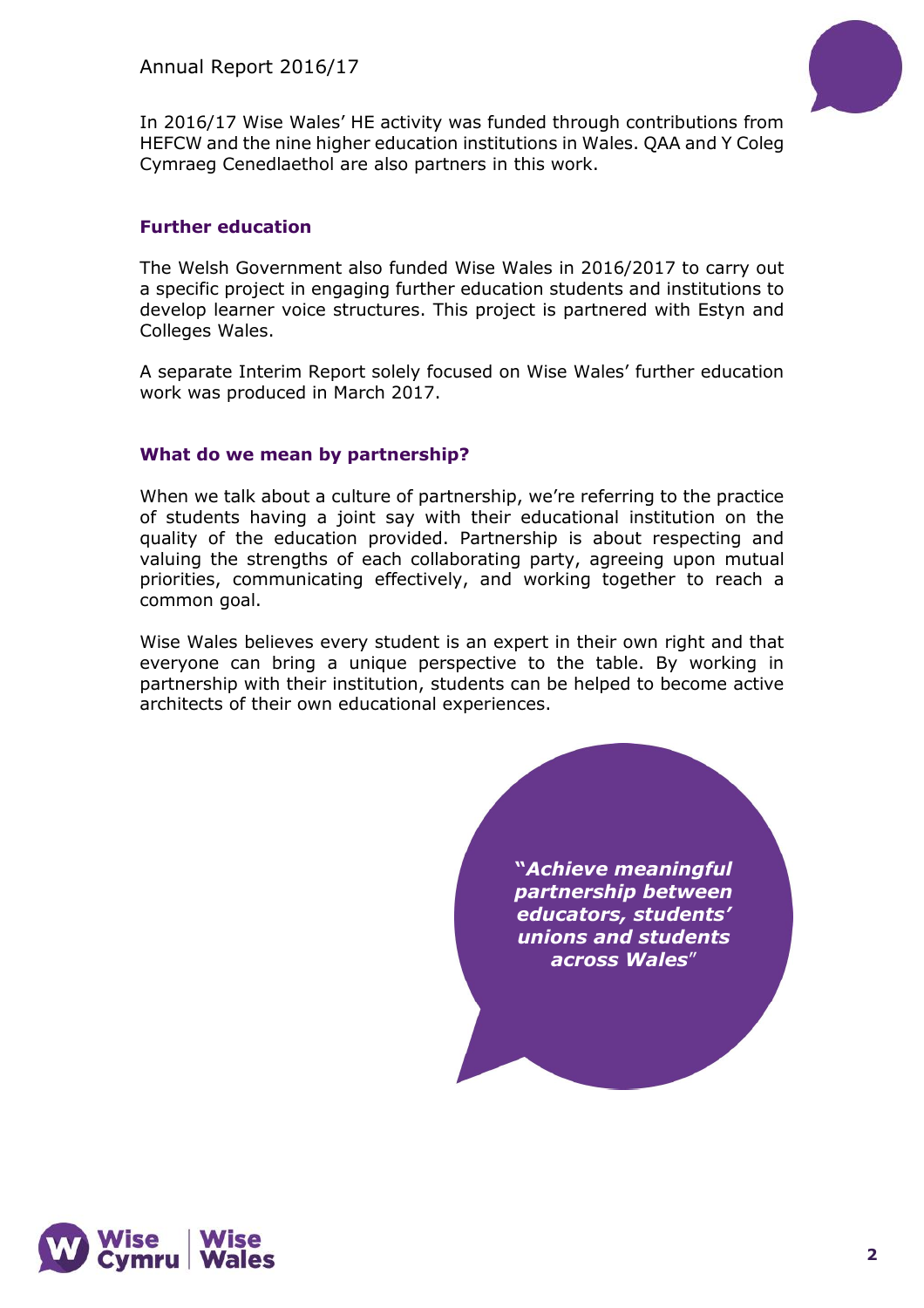

# **Tailored support for HEIs and students' unions**

The key feature of Wise Wales' work in 2016/17 was the continuation of the tailored support programme, first introduced in 2015/15 to provide support to each individual institution and students' unions in areas of student engagement and partnership that were priorities for them for the year ahead. This addition to the project plan came about as a result of the consultation on the project that was undertaken in early 2014 and the recommendations made in the resulting Interim Report.

The Wise Wales team met with staff and/or elected officers at all HE students' unions at the beginning of the academic year to identify which areas Wise Wales could offer support with. These were recorded and resources or advice sent to the institution as required. The meetings themselves were also opportunities to discuss current challenges facing staff with regards to partnership practices, and to explore ideas and solutions to these challenges.

Some of the specific areas in which Wise Wales offered support or advice to institutions and students' unions over the year include:

- Students as partners in curriculum design and assessment building
- Student-led teaching and learning strategy
- Developing online course representative training
- Mechanisms for gathering student feedback
- Sustaining representative engagement throughout the year
- Supporting representatives to engage with wider issues and education policy, not just matters relating to their course alone
- Code of conduct/practice for student representatives
- Including representative positions on HEAR transcripts
- Annual quality report and action planning with the institution following the creation of an annual quality report
- Training for academic staff on the role and value of student partnership

Y Talwrn (NUS Wales' summer training event for HE sabbatical officers) also featured a training session on student partnership and how the officers can make the most of working in partnership with their institution.

#### **Impact**

Staff and officers from students' unions and institutions have previously noted the usefulness of this model of support as it caters to the differing needs of each individual institution, and ensures that the support is entirely relevant. It has enabled the Wise Wales team to work with students' unions and institutions on a diverse range of immediate priorities, and provide personalized advice and support to each member.

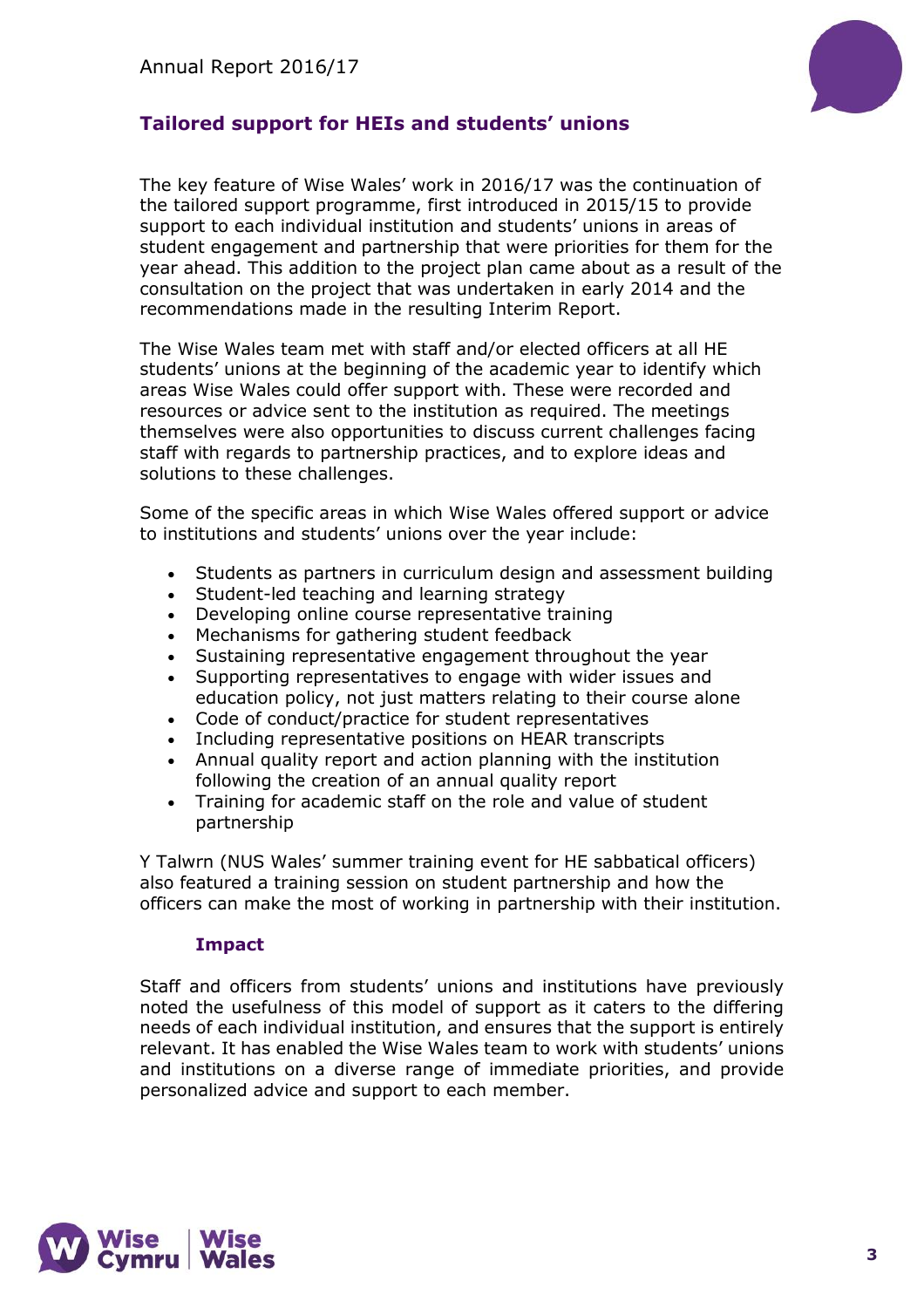

## **Future Development**

However, there is also a feeling that this work isn't the most effective form of support anymore, given both the needs of the sector and the capacity of the Wise Wales team. Therefore, it has been decided that from 2017/18 Wise Wales will shift the focus its work to concentrate on two key themes each year, decided upon in consultation with institutions and students' unions. Wise Wales will research and create development resources for each theme, and encourage institutions to work together to implement new initiatives. This work will replace the individual support currently provided, although ad hoc advice and guidance would still be offered as needed.

#### **Pathways to Partnership toolkit**

Wise Wales has been encouraging HEIs and students' unions to complete the Pathways to Partnership toolkit. This allows individual institutions to analyse their own strengths and areas for development. Their results have also been compiled and aggregated to give a Wales-wide picture of strengths and weaknesses in student partnership practices. A summary of these results is provided as an appendix to this report.

These results will be used to help inform discussions around Wise Wales' key areas of work over the next few years, so that support can be targeted according to weaknesses across the sector.

At an institution level, staff and students' union members will be encouraged to revisit this toolkit annually so that they can track and monitor the development of their partnership culture. They will also continue to be encouraged to share these with Wise Wales so that a Waleswide picture can be maintained, and any negative change addressed as a priority.

**HE Staff Partnership Network**

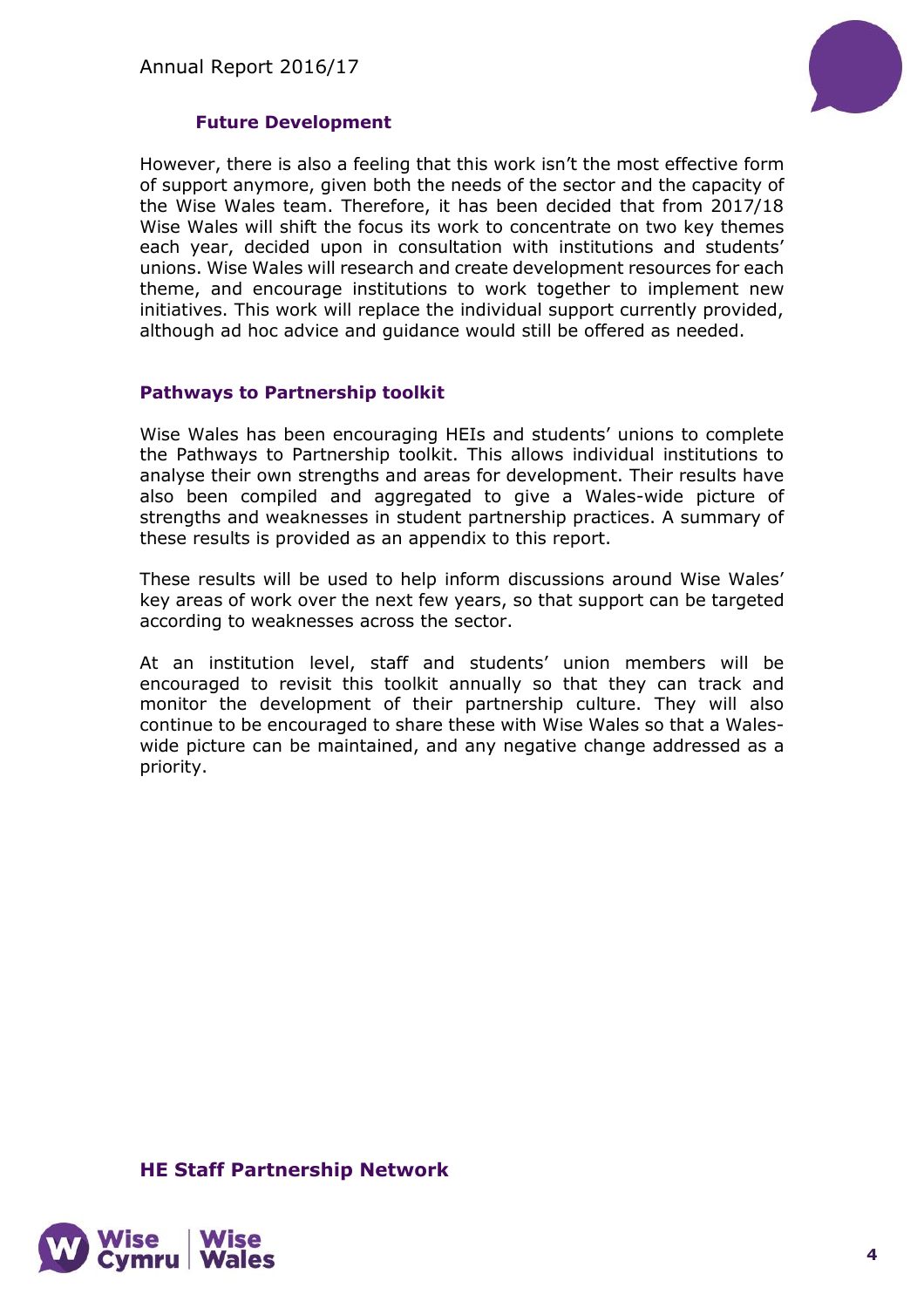

Since June 2015, Wise Wales has been facilitating a network for staff in HE institutions and students' unions who have a remit for student voice, student engagement and partnership.

The network is staff-led, and intended to support members of staff who have a wealth of knowledge and experience essential for the development of partnership across Wales. It also recognises the fact that while elected officers and student representatives are in post for relatively short terms, staff provide the stability and continuity needed to continue to develop the partnership agenda.

The HE staff partnership network met twice during 2016/17, once in November and once in February. Network meetings feature a combination of workshops and guest speakers – selected according to the current interests of the group – and opportunities to discuss issues and share ideas and experiences.

The last meeting of the HE Staff Partnership Network was held alongside the Course Rep Conference in Wrexham on the 8th of February. The meeting was well attended, with over 20 staff members present, and was described as being 'useful' and 'informative' in feedback.

The workshops for the two meetings in 2016/17 included:

- HE sector developments and the role of student partnership, James Dunn and Fflur Elin, NUS Wales;
- What is student engagement? Rhys Dart, UWTSD SU and Cliona O'Neill, HEFCW;
- Effective student partnership case study, Danielle Barnard, Undeb Bangor and Jo Caulfield, Bangor University.

Many network members also attended the Partnership for Wales Conference and were given the opportunity to present on elements of their good practice.

## **Impact**

The network continues to provide an opportunity for staff from across Wales to share good practices, share ideas, and build a specific network in the area of partnership. This is helping to develop more effective partnership activities at each individual institution, whilst also supporting the raising of quality across Wales. Before the network there was no specific forum in Wales to do this.

## **Future Development**

In 2017/2018, it is proposed that the HE Staff Network will play a more central role in the project, acting as interest groups linked to each of the key themes, with members responsible for driving implementation work in their respective institutions.

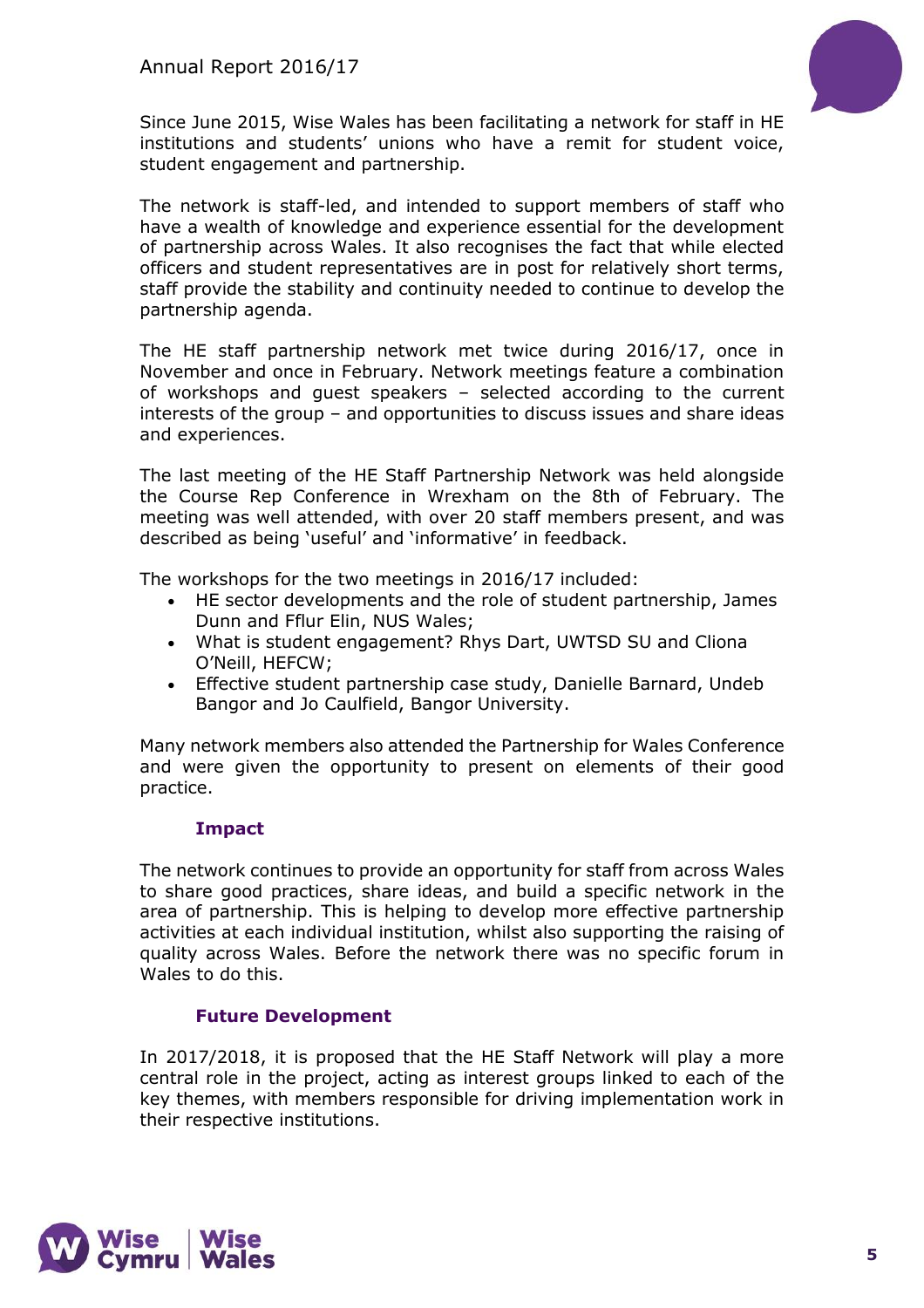

# **Course Representative Conference**

The Course Representative Conference is aimed at course representatives and other learner representatives from across HE and FE. It is an opportunity to develop their skills and knowledge, alongside networking and sharing experiences and ideas.

The Wise Wales Course Rep Conference took place in Wrexham Glyndwr and Coleg Cambria on the  $8<sup>th</sup>$  of February. This was the first year that the conference was split into a HE conference and a FE conference, in response to feedback that the content needed to be better tailored to the needs of both sets of delegates.

At the HE Conference at Glyndŵr SU, delegates focused on building effective campaigns on their campuses, and using their positions to raise their voices for an Inclusive Education. There were sessions given by Rob Samuel from Undeb Bangor, NUS Wales President Fflur Elin, and Wise Wales Coordinator Daniel Roberts.

There were also opportunities during both conferences for attendees to reflect on their own experiences, and work together to identify solutions to challenges they face in their roles.

The HE Course Rep Conference was well-reviewed, with each aspect of the day from registration to content being given at least 5 out of 6 by attendees. A particular highlight was the networking opportunities available, while something to work on for the future may be improving the information provided before the event itself so that delegates have a better idea of what to expect before arriving.

#### **Impact**

Benefits from attending this conference, as reported by attendees on feedback forms, included increased confidence in carrying out their roles as representatives, better understanding of how course representatives could be involved in enhancing practices as well as reporting on current issues, and how they could work more effectively with other representatives.

Many representatives also stated that they felt their leadership abilities had improved as a result of the conference, and that they were returning to their institutions with a renewed confidence and enthusiasm.

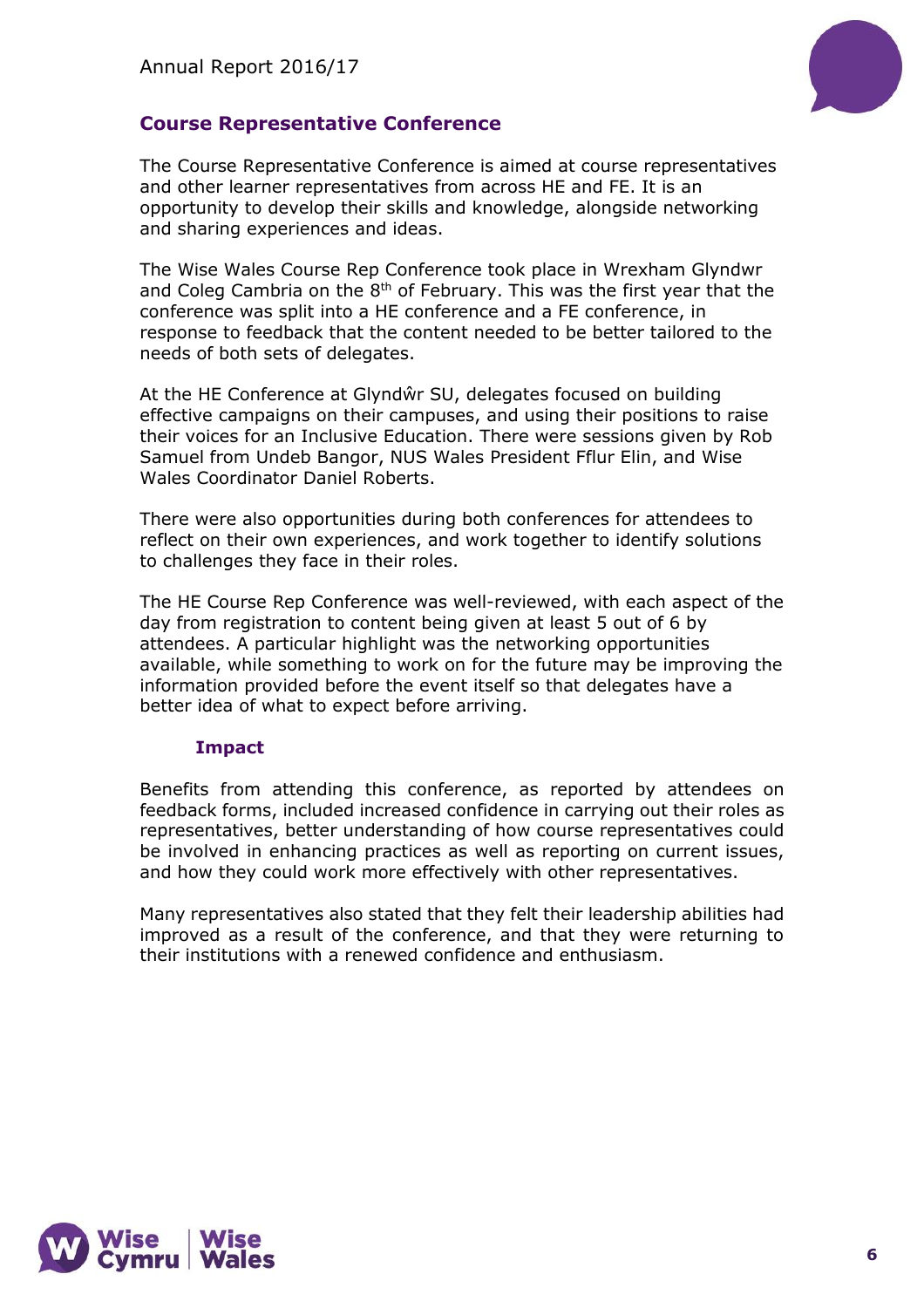

# **Partnership for Wales Conference**

The Partnership for Wales Conference is now in its fourth year, and is aimed at students' unions sabbatical officers and relevant students' union and institutional staff.

Partnership for Wales Conference 2017 was held on Wednesday 24<sup>th</sup> May at Cardiff Metropolitan University. Based on feedback and suggestions from previous events, the theme of the conference was 'Celebrating and Showcasing Good Practice in Wales', and colleges and universities were encouraged to run workshops showcasing their student partnership work over the past year.

The day-long event was attended by approximately 40 staff and officers from 11 HE and FE students' unions, institutions and education sector bodies across Wales, and featured a range of workshops and sessions on a variety of topics. The conference was designed to offer an opportunity to develop skills and knowledge concerning partnership, with an emphasis on sharing experiences and good practice, allowing delegates to develop ideas for future improvement.

Sessions included:

- An opening keynote speech from Professor Cara Aitchison, Vice-Chancellor; Brad Woolridge, Students' Union President and Will Fuller, Students' Union Vice-President at Cardiff Metropolitan Students' Union
- A second keynote from Joan O'Mahony, HEA
- Students' union engagement with fee and access plans HEFCW
- Embedding student voice in teaching Cardiff University Students' Union
- Speak week Cardiff University Students' Union
- Ensuring robust academic representation Swansea University Students' Union
- Student Engagement at City and Islington College City and Islington College
- Learner voice at Coleg Sir Gâr Coleg Sir Gâr
- Using focus groups to affect change Adult Learning Wales
- HE policy update NUS Wales
- Running a FE SU NUS Wales

Wise Wales also ran two sessions discussing key themes and trends identified from the Pathways to Partnership toolkit (HE), and sharing good practice identified during the FE Pathways to Partnership project.

Feedback was on the whole very positive, with an average 4/5 score for satisfaction with the event and the benefits of attending, and a number of delegates commenting on the usefulness of the event. The sessions delivered by Welsh SUs and City and Islington College's session were particularly well reviewed as being informative and useful, and for offering ideas that delegates felt they could take back and implement at their institutions.

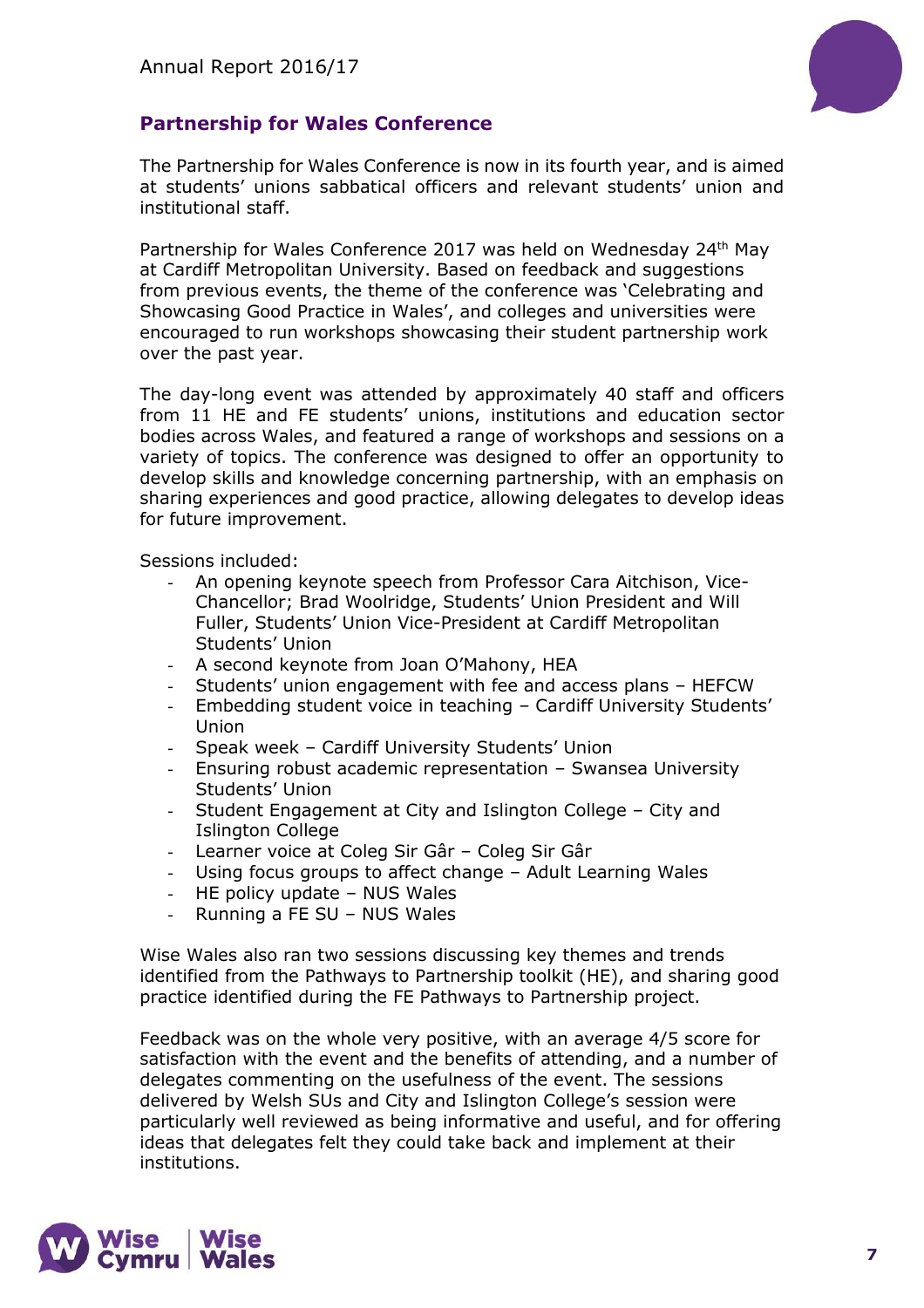

Improvements identified for future conferences include a clearer plan of supporting the implementation of ideas and practice shared at the conference, to ensure that the conference has a longer-term impact with regards to student partnership in Wales.

## **Impact**

Benefits from attending this conference, as reported by attendees on feedback forms, included learning about initiatives in place at other universities, colleges and students' unions, and being able to take away ideas from these sessions to explore and implement in their own institution. This will be followed up with institutions in the 2017/18 annual liaison visits so that the outcome and longer-term impact of taking away these ideas can be recorded.

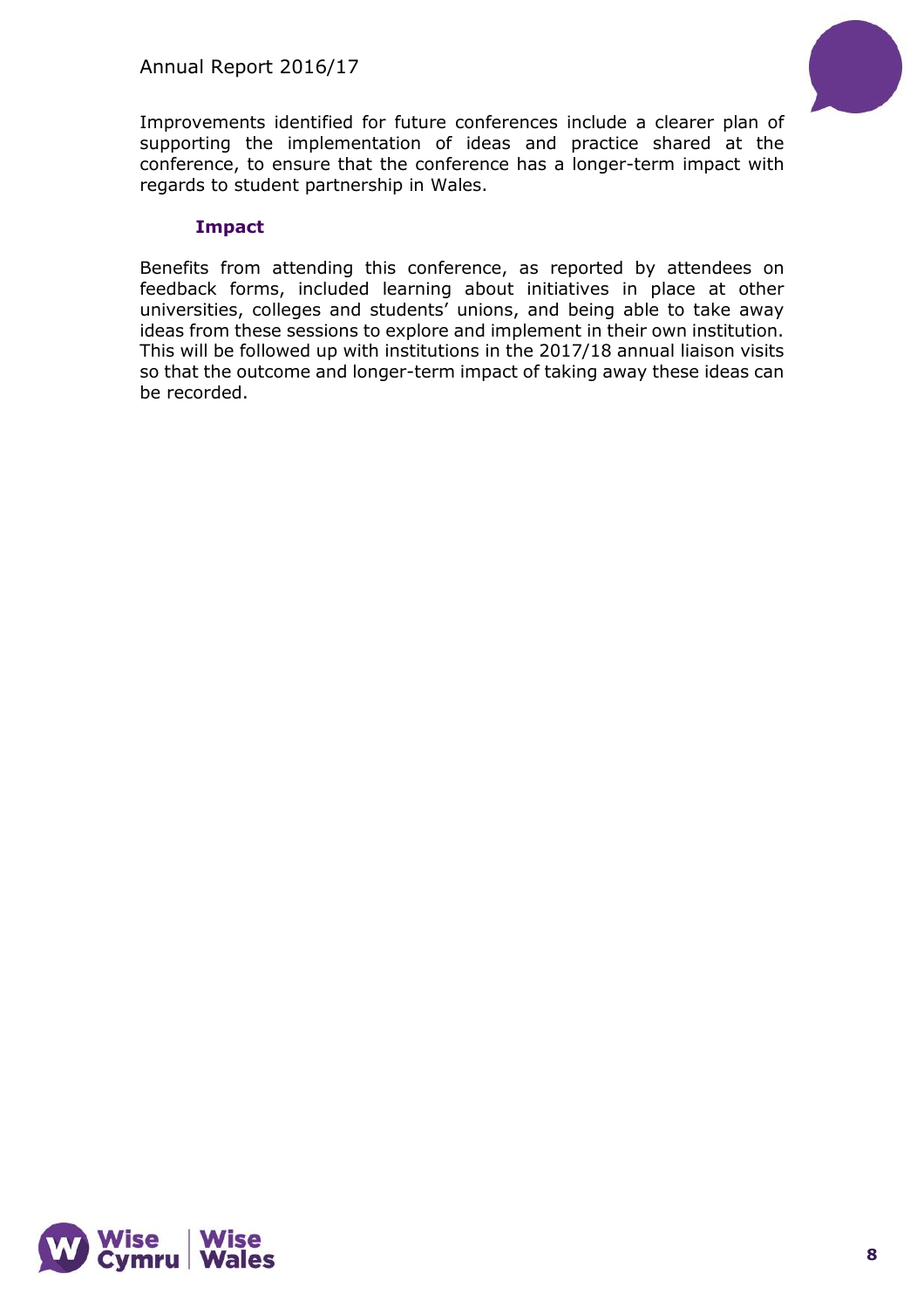

# **Y Coleg Cymraeg Cenedlaethol: representative training and support**

Wise Wales has been working closely with Y Coleg Cymraeg Cenedlaethol, providing consultative support to ensure that the student voice is strong and effective within Y Coleg's internal representative system.

In addition to this, Wise Wales provided training for two cohorts of Y Coleg Cymraeg's Academic Board student representatives. Training sessions were focussed on being an effective representative, both in committee meetings and on their campuses. Topics included leadership, public speaking, meeting skills and how to engage fellow students in issues that matter to them.

## **Impact**

The ongoing partnership between Wise Wales and Y Coleg Cymraeg Cenedlaethol helps ensure that students play a pivotal role in the short and long term development of Y Coleg Cymraeg Cenedlaethol and Welshmedium education.

Student representatives who attended the training sessions felt better equipped with the skills they need to effectively represent their peers, engage fully with their role on the Academic Board and play a key role in setting the agenda for the future of Y Coleg.

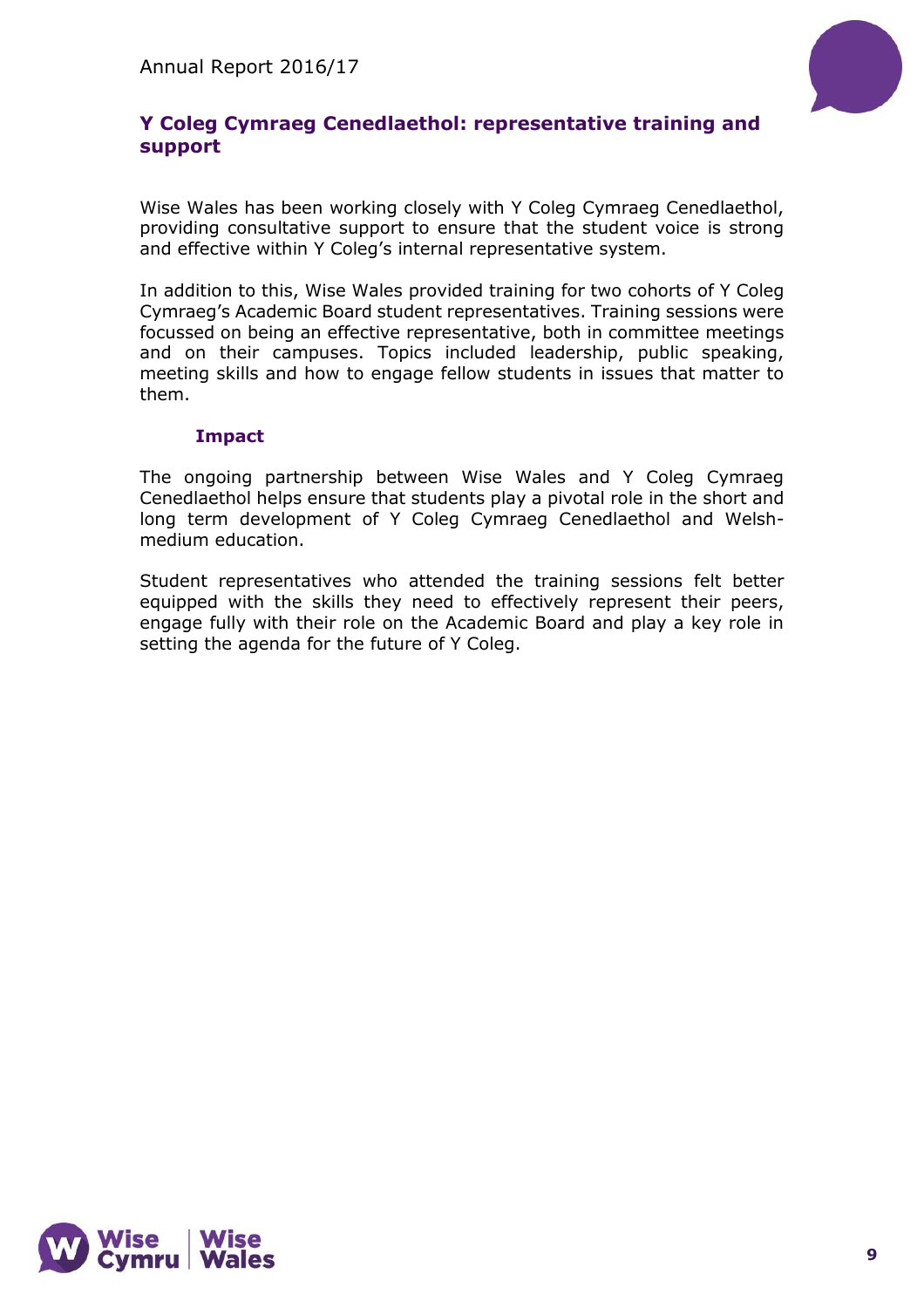

## **Sector events and networks**

Wise Wales has attended and presented at a variety of cross sector events throughout 2016/2017. This is an integral part of the activity, as it supports the continuing communication with the wider sector, as well as the promotion of the project. It also ensures that the project is collecting good practice and ideas from Wales and beyond to support our members' partnership development.

A summary of the events and networks which Wise Wales attended:

- Quality Matters 2016
- RAISE Special Interest Partnership Group meetings
- RAISE Annual Conference 2016
- International Colloquium on Partnership
- REACT Conference 2017
- HEA What Works? Final Conference
- Colleges Wales Principals' Network
- FEstival of Skills and Education

#### **Impact**

Attending events such as those listed above is considered a key method of ensuring that Wise Wales is fully informed regarding new research and successful initiatives relating to student partnership. Knowledge gained at such events can then be shared with Wise Wales' networks in order to enhance practices in Wales, and speakers from the events are invited to give workshops at Wise Wales events.

## **Additional HE Activity**

Wise Wales and HECFW will shortly be publishing a leaflet offering a snapshot of the good practice case studies received from institutions in response to HEFCW's call for case studies from institutions and students' unions on how they engage with their 'hard to reach' groups of students. This leaflet focusses on the three groups of students that featured prominently across most responses: distance learners, care leavers, and students with caring responsibilities. The document is intended to provide a snapshot of the initiatives and efforts in place across Wales.

Wise Wales fed into the consultation on the new Higher Education Quality and Enhancement Review, and will be working with QAA to identify how Wise Wales can support HEIs to work in partnership with their students during the review process.